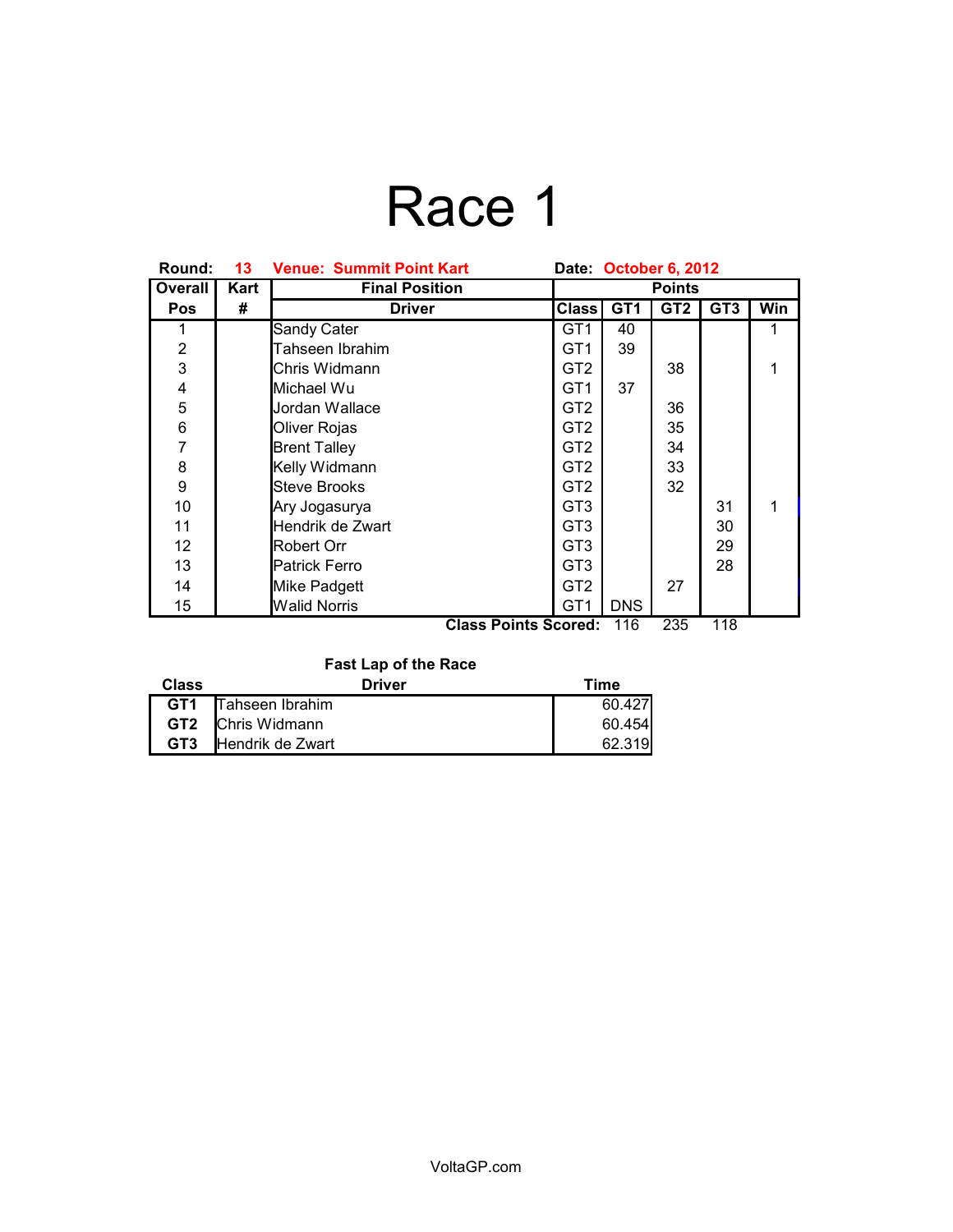# Race 2

| Round:                                           | 13   | <b>Venue: Summit Point Kart</b> | Date: October 6, 2012 |                 |                 |                 |     |
|--------------------------------------------------|------|---------------------------------|-----------------------|-----------------|-----------------|-----------------|-----|
| Overall                                          | Kart | <b>Final Position</b>           | <b>Points</b>         |                 |                 |                 |     |
| <b>Pos</b>                                       | #    | <b>Driver</b>                   | <b>Class</b>          | GT <sub>1</sub> | GT <sub>2</sub> | GT <sub>3</sub> | Win |
| 1                                                |      | Sandy Cater                     | GT1                   | 40              |                 |                 | 1   |
| $\overline{2}$                                   |      | Oliver Rojas                    | GT <sub>2</sub>       |                 | 39              |                 |     |
| 3                                                |      | Michael Wu                      | GT1                   | 38              |                 |                 |     |
| 4                                                |      | Jordan Wallace                  | GT <sub>2</sub>       |                 | 37              |                 |     |
| 5                                                |      | <b>Brent Talley</b>             | GT <sub>2</sub>       |                 | 36              |                 |     |
| $\,6$                                            |      | Tahseen Ibrahim                 | GT <sub>1</sub>       | 35              |                 |                 |     |
| $\overline{7}$                                   |      | <b>Steve Brooks</b>             | GT <sub>2</sub>       |                 | 34              |                 |     |
| 8                                                |      | Kelly Widmann                   | GT <sub>2</sub>       |                 | 33              |                 |     |
| $\boldsymbol{9}$                                 |      | <b>Robert Orr</b>               | GT <sub>3</sub>       |                 |                 | 32              | 1   |
| 10                                               |      | <b>Walid Norris</b>             | GT <sub>1</sub>       | 31              |                 |                 |     |
| 11                                               |      | Hendrik de Zwart                | GT <sub>3</sub>       |                 |                 | 30              |     |
| 12                                               |      | Mike Padgett                    | GT <sub>2</sub>       |                 | 29              |                 |     |
| 13                                               |      | <b>Patrick Ferro</b>            | GT <sub>3</sub>       |                 |                 | 28              |     |
| 14                                               |      | Chris Widmann                   | GT <sub>2</sub>       |                 | 27              |                 |     |
| 15                                               |      | Ary Jogasurya                   | GT <sub>3</sub>       |                 |                 | 26              |     |
| <b>Class Points Scored:</b><br>144<br>235<br>116 |      |                                 |                       |                 |                 |                 |     |

### **Fast Lap of the Race**

| <b>Class</b>    | <b>Driver</b>           | Time   |
|-----------------|-------------------------|--------|
|                 | <b>GT1</b> Sandy Cater  | 59.914 |
|                 | <b>GT2 Oliver Rojas</b> | 60.051 |
| GT <sub>3</sub> | Robert Orr              | 62.059 |